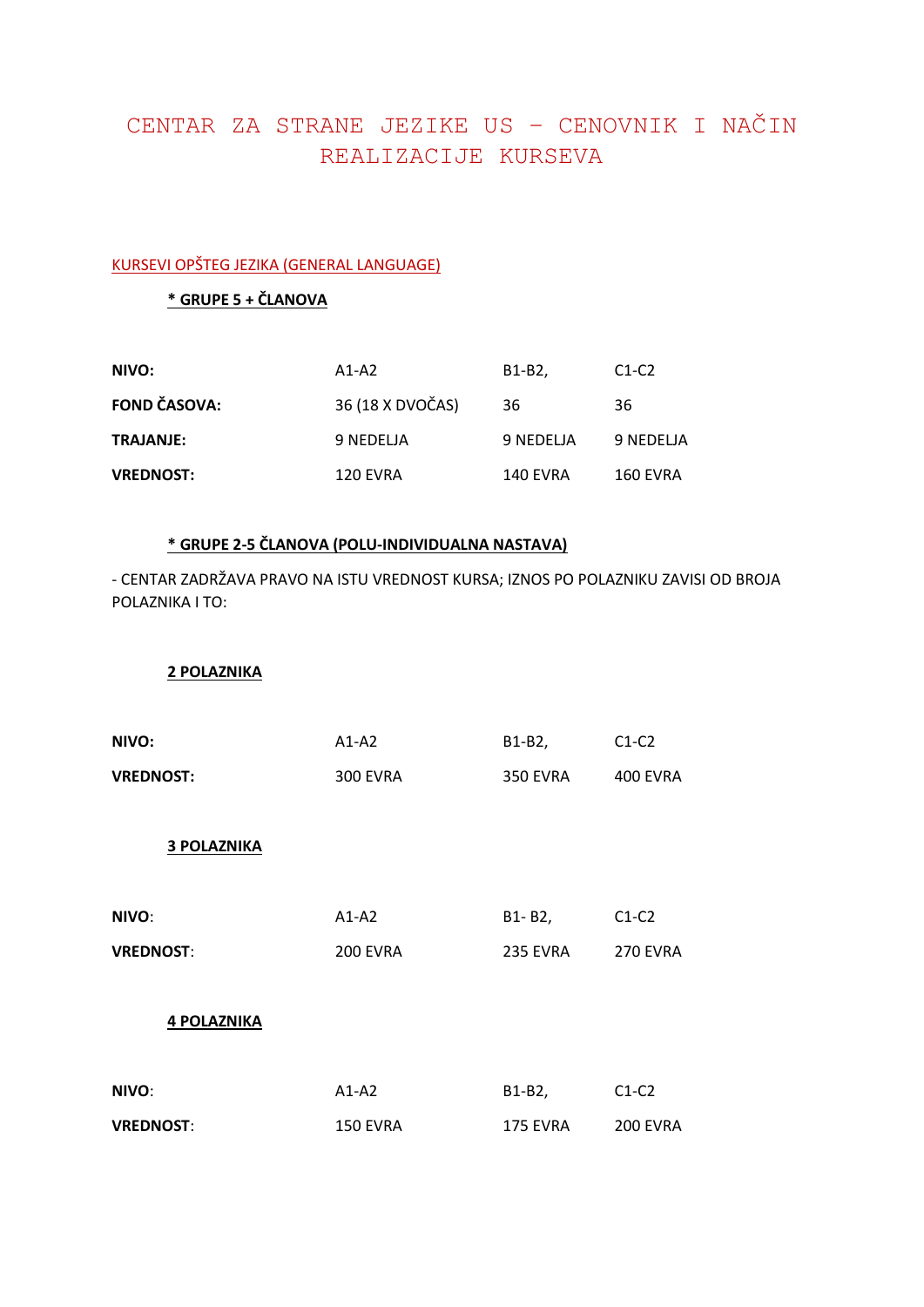#### KURSEVI JEZIKA ZA POSEBNE (LANGUAGE FOR SPECIFIC PURPOSES) I AKADEMSKE NAMENE (LANGUAGE FOR ACADEMIC PURPOSES), I TO:

- JEZIK U OBLASTI BIZNISA (U ŠIREM SMISLU)
- JEZIK UOBLASTI MEDICINE
- JEZIK U OBLASTI TURIZMA
- JEZIK U OBLASTI INFORMATIKE (U ŠIREM SMISLU)
- JEZIK U OBLASTI POLITIČKIH ODNOSA
- JEZIK U OBLASTI PRAVA
- JEZIK ZA AKADEMSKE NAMENE

## **\* GRUPE 5 + ČLANOVA**

| NIVO:               | $A1-A2$          | B <sub>1</sub> -B <sub>2</sub> | $C1-C2$         |
|---------------------|------------------|--------------------------------|-----------------|
| <b>FOND ČASOVA:</b> | 36 (18 X DVOČAS) | 36                             | 36              |
| <b>TRAJANJE:</b>    | 9 NEDELJA        | 9 NEDELJA                      | 9 NEDELJA       |
| <b>VREDNOST:</b>    | <b>130 EVRA</b>  | 150 EVRA                       | <b>170 EVRA</b> |

#### **\* GRUPE 2-5 ČLANOVA (POLU-INDIVIDUALNA NASTAVA)**

- CENTAR ZADRŽAVA PRAVO NA ISTU VREDNOST KURSA; IZNOS PO POLAZNIKU ZAVISI OD BROJA POLAZNIKA I TO:

**2 POLAZNIKA**

| NIVO:              | $A1-A2$         | B1-B2,          | $C1-C2$         |
|--------------------|-----------------|-----------------|-----------------|
| <b>VREDNOST:</b>   | <b>325 EVRA</b> | <b>375 EVRA</b> | 425 EVRA        |
|                    |                 |                 |                 |
| <b>3 POLAZNIKA</b> |                 |                 |                 |
|                    |                 |                 |                 |
| NIVO:              | $A1-A2$         | B1-B2,          | $C1-C2$         |
| <b>VREDNOST:</b>   | 220 EVRA        | <b>250 EVRA</b> | <b>285 EVRA</b> |